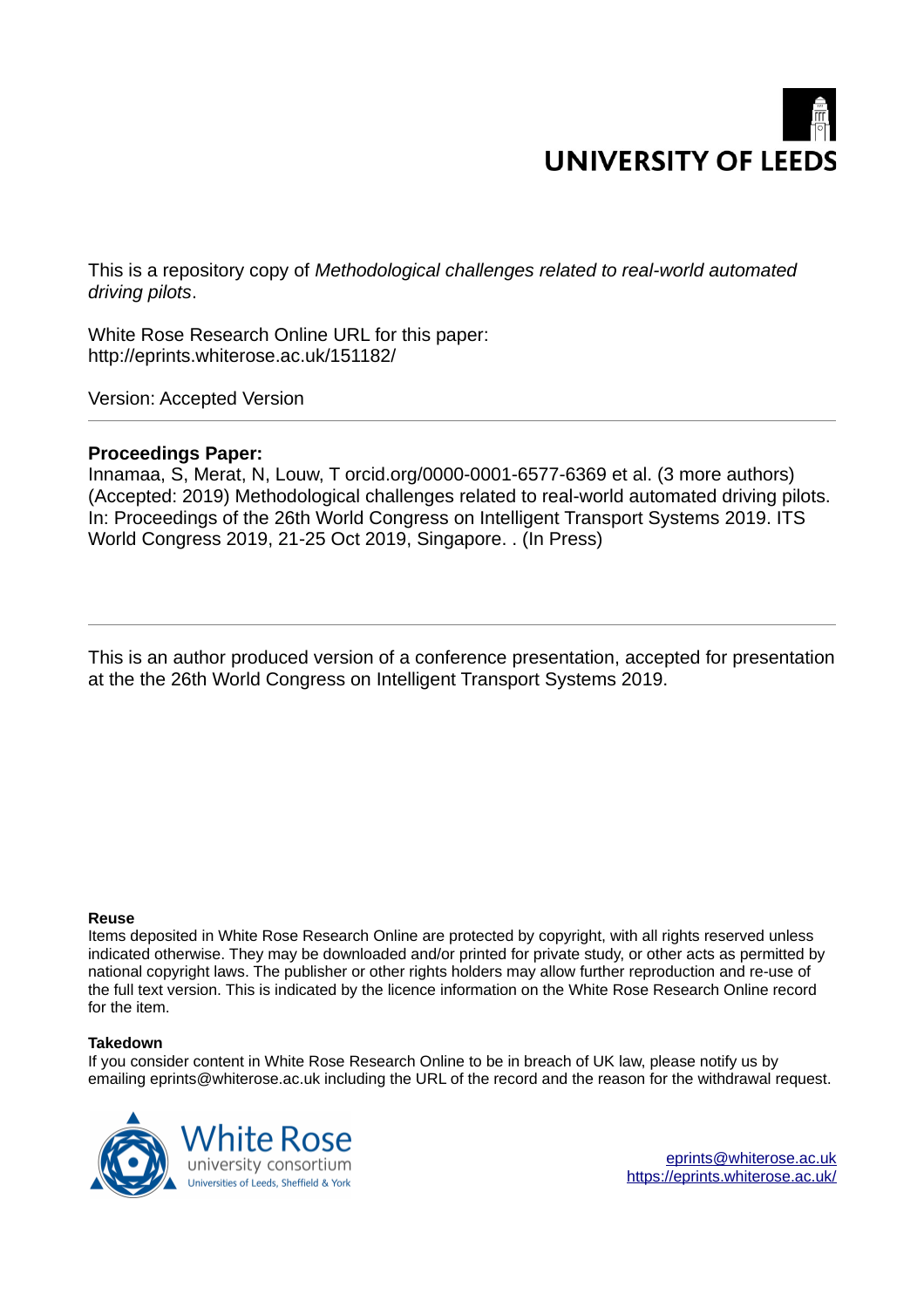Paper ID #EU-TP2070

# **Methodological challenges related to real-world automated driving pilots**

# **Satu Innamaa1\*, Natasha Merat<sup>2</sup> , Tyron Louw<sup>2</sup> , Barbara Metz<sup>3</sup> , Thomas Streubel<sup>4</sup> , Christian Rösener<sup>5</sup>**

1. VTT Technical Research Centre of Finland Ltd., Finland, \*satu.innamaa@vtt.fi

2. Institute for Transport Studies, University of Leeds, UK

3. WIVW, Germany

4. Chalmers University of Technology, Sweden

5. ika, RWTH Aachen University, Germany

# **Abstract**

This paper discusses the methodological challenges related to automated driving (AD) pilots in the real world, providing an overview of some of the solutions offered by the L3Pilot project. Although the overall methodology defined for Field Operational Tests (FOTs) has been developed quite extensively for driver support systems, our efforts in the L3Pilot project show that the evaluation process can be adapted to suit the needs of AD pilot projects, as long as some caveats related to the pilot nature of AD studies are acknowledged. The AD pilots currently in place around the world provide important insights into the impacts of AD on their users, other road users and the society at large. However, as these systems mature, large-scale FOTs will be needed as (closer to) ex-post evaluation, to verify the assessed impacts. This paper outlines the challenges and offers some solutions for working towards that goal.

## **Keywords:**

Real-world study, automated driving pilot, methodology

# **Introduction**

Ensuring that automated driving systems are safe, eco-efficient, and used appropriately, will not be achieved simply by applying more technology to vehicles and infrastructure. As the ultimate beneficiaries, users (i.e. both individual drivers, and society as a whole), their preferences, and factors that influence their acceptance will need to be incorporated early into the design stage [1], and any follow-on evaluation of automated driving systems. Thus, user behaviour and acceptance are key factors for ensuring the successful deployment and use of Automated Driving Functions (ADFs) in vehicles, which, in addition to other factors, such as overcoming the legal, ethical, security, and technical feasibility challenges, must be considered when assessing the full implementation of these novel systems.

In a step towards the introduction of automated cars in Europe, the L3Pilot project is preparing to conduct large-scale testing and piloting of automated driving with developed SAE Level 3 (L3)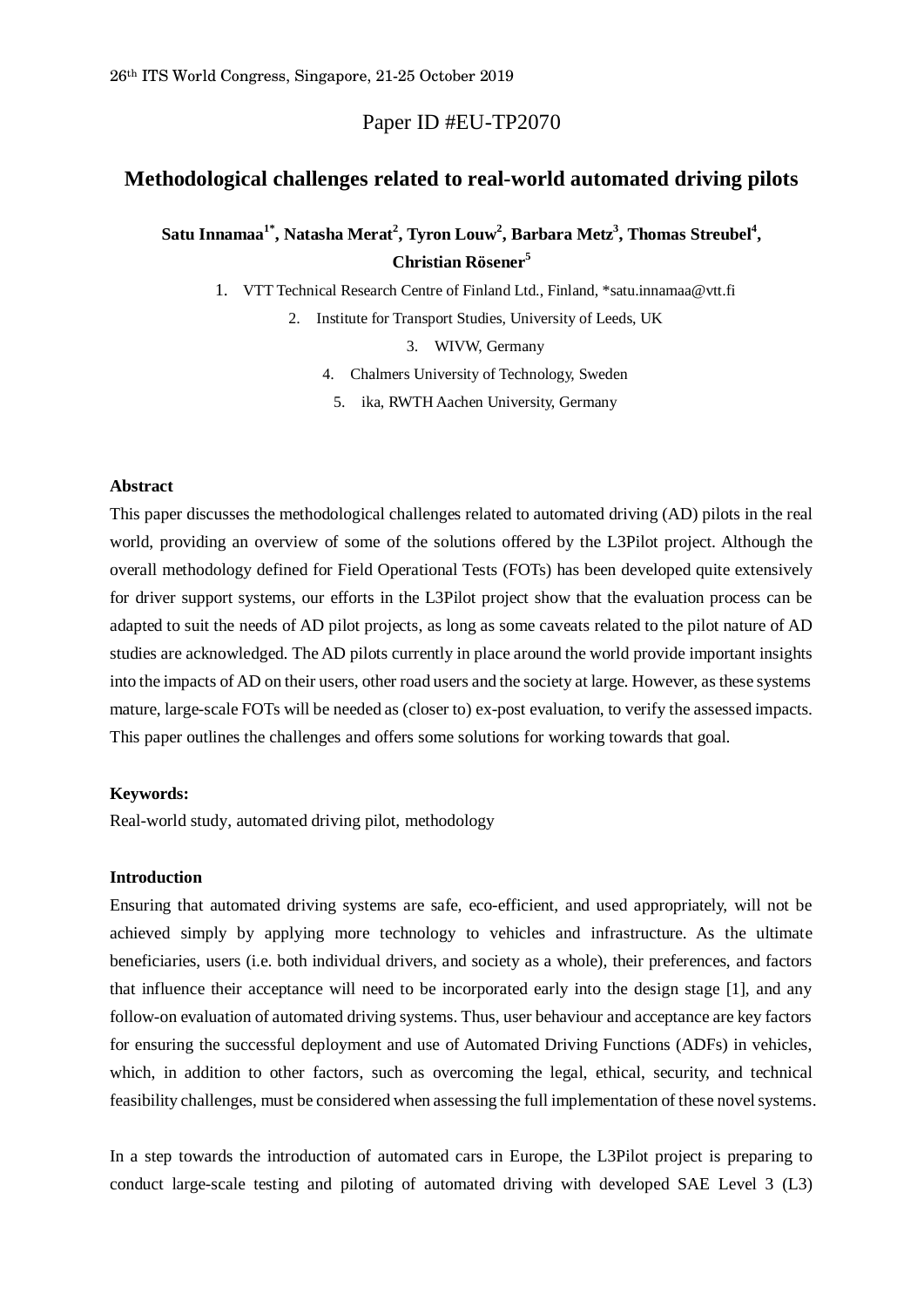functionality for passenger cars, exposed to a range of users in mixed-traffic environments, along different road networks on open roads. The L3Pilot project, coordinated by Volkswagen, has 34 partners including 13 OEMs, with a total of 68 M€ budget and 48 months in duration [2]. Extensive on-road testing of SAE level 3 (L3) vehicles is vital to ensure sufficient ADF operating performance, and to allow an assessment of user interaction, understanding and acceptance of the system. A large and diverse sample of drivers needs to be involved in this work, to ensure an inclusive and effective piloting and evaluation of ADFs.

Since these L3 ADFs are still being developed by OEMs, testing involves pilot field studies, rather than Field Operational Tests (FOTs). While FOTs - a method, which has been developed and utilised for a number of European projects (listed e.g. by FOT Net in [3]), are historically used to examine user and technical performance of production vehicles and market-ready driver support systems and services, there are a number of fundamental differences between FOTs and pilot studies, which affects interpretation of the results. Essentially, a pilot project or study as defined by the Concise Oxford Thesaurus [4] is "an experimental, exploratory, test, preliminary, trial or try out investigation". Thabane et al. [5] defined pilot experiment as "an action… to test novel practices or technologies" where the main characteristic is "to be implemented on a smaller scale than that of the ultimate objective".

The objective of this paper is to discuss the methodological challenges related to automated driving pilots in the real world, providing an overview of some of the solutions offered by the L3Pilot project, to address these.

# **Comparing FOTs and On-Road Pilots**

The FESTA (Field opErational teSt supporT Action, 2007-2008) project developed a comprehensive guidance on the evaluation and delivery of driver assistance systems and functions, using an FOT methodology, to ensure that the systems delivered real-world benefits.

The FESTA Handbook [6], defines a "Field Operational Test" as: "a study undertaken to evaluate a function, or functions, under normal operating conditions in road traffic environments typically encountered by the participants using study design so as to identify real-world effects and benefits". Here, "Normal operating conditions" implies that the participants use the platforms during their daily routines, that data logging works autonomously, and that the participants do not receive special instructions about how and where to drive. Except for some specific occasions, there is no experimenter in the vehicle, and typically, the study period extends over at least a number of weeks. In order to set up an experiment like this, the technology readiness level of the tested function must be high enough to allow the use of naïve subjects in real traffic, without supervision.

More generally, FOTs are large-scale user tests in terms of number of test participants and duration of the tests (commonly between a few months and two years). During this testing period, questionnaires,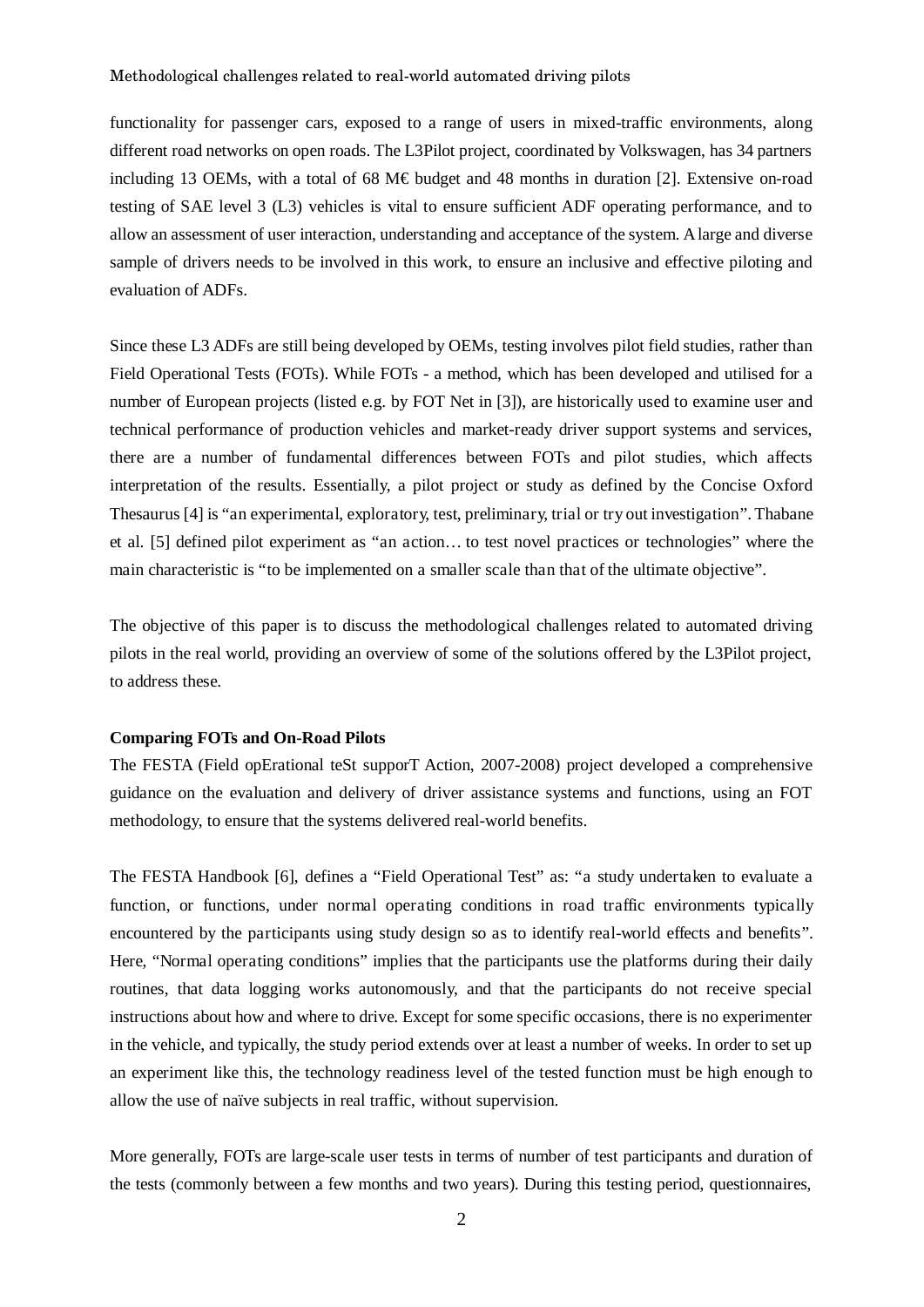direct measurements and video observations are used to identify how the system potentially changes the participants' driving and travelling behaviour. FOTs also study the effect of driving behaviour on other road users, and wider impacts on the transport system and society. [6]

When designing the experimental procedures for an on-road pilot study, one must understand the difference between FOTs of (nearly) market-ready products and the piloting of systems that are at an earlier technology readiness level, such as those under investigation in the L3Pilot project. Therefore, due to safety and ethical reasons, for this type of automated driving pilot, it is only realistic to conduct tests first with designated and trained safety drivers<sup>1</sup>, rather than with members of the public. This procedure is very different to FOTs, where ordinary drivers<sup>2</sup> use the system as part of their daily lives. Thus, such a pilot study produces partly indicative estimates of impacts, and one must make assumptions about the eventual use of market-ready versions, where an FOT provides more direct proof of impacts from the field measurements.

The goal of the L3Pilot project is to demonstrate and assess the functionality and operation of Level 3 ADFs of passenger cars in real or close-to-real use contexts and environments. The project provides a great opportunity for large-scale on-road testing of automation which is not yet available in the mass market. The engagement of a large number of different OEMs, and the implementation of various ADFs in different environments and different parts of Europe enable a broader view of the potential impacts of automation than an evaluation based on a single trial. However, the pilot nature of these tests will bring some practical limitations to the possibilities regarding use and conclusions related to real-world implementations, or expected impact. To generate valid results on the impacts of the ADFs, principles used to collect the evaluation data, and any ensuing conclusions need to be considered carefully. The move towards automated driving will change the mobility ecosystem, and therefore, some new innovative assessment approaches may be needed.

#### **Methods used for evaluating vehicle systems**

The purpose of an evaluation of a technical system, such as automated driving is "to assess its status in terms of original or current expectations and to chart its future direction" [7]. These expectations are related to the users, but also composed requirements by the developer and legislative authority. To assess the performance and benefits of systems, a comparison with the status quo (or other baseline) is also advisable. In terms of automated driving, this would, for instance, mean evaluating any changes in terms of attributes such as driver and road safety, mobility patterns and environmental impact, when compared to the status quo. However, any evaluation requires data as input, and depending on which aspect is to be evaluated, there are different evaluation methods, where both quantitative and qualitative methods

<sup>&</sup>lt;sup>1</sup> 'Safety driver' is used here on specially trained, highly skilled drivers who are in charge of the vehicle during the test ride.

<sup>&</sup>lt;sup>2</sup> 'Ordinary driver' is used here for the general public, i.e. naïve participants in terms of ADF use.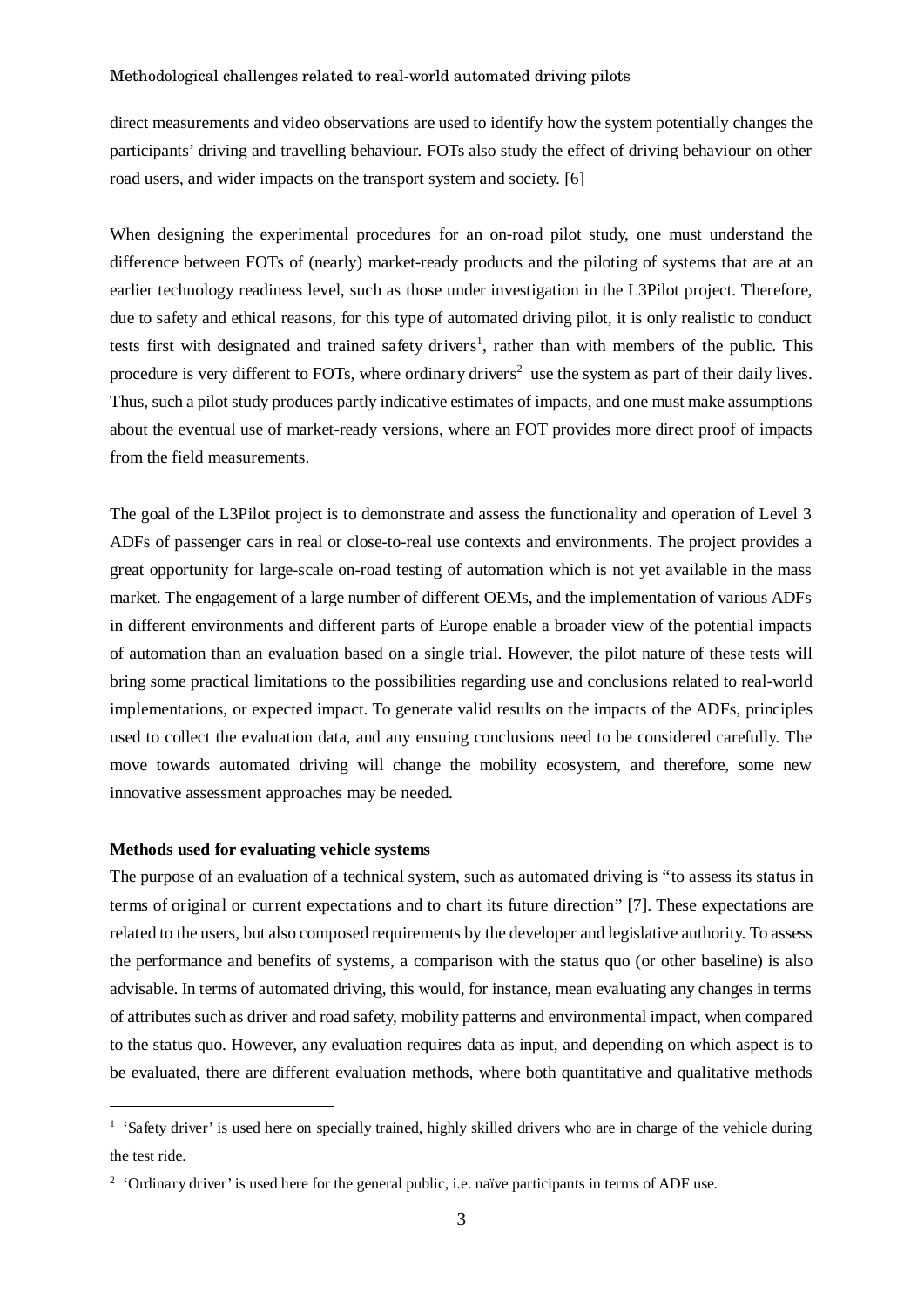can be used for the evaluation of systems.

In contrast to verification, which is testing a system against its specification, technical evaluation, which means "tests or studies conducted to investigate and determine the technical suitability of… a system for the intended objectives" [8], can be used to capture the performance of the automated system, in contrast to the human controlled vehicle. This requires a reasonable number of hours of both automated and manual driving data. On the other hand, user evaluation can capture the expectations, preferences, needs, etc. of the user towards the ADFs, and also identify real interactions between systems and the driver. Crucially, this kind of evaluation goes beyond any OEM-specific testing regime, and is important for ensuring the needs and limitations of different groups of drivers. Data collection methods for such user evaluation include, but are not limited to, interviews, questionnaires, and video-based/researcher observations [9].

For evaluating certain aspects of automated driving, (quasi)-experimental studies are often conducted in simulators or on test tracks, mainly due to ethical, practical, or safety reasons, and when the system is early in the development cycle. These more controlled and repeatable setups also allow response to specific research questions, by limiting the number of dependent variables. Since a real-world pilot is conducted on-road and in a mixed traffic environment, this control is given up in favour of the bigger picture, and to confirm or discard issues and benefits identified in individual, more controlled studies.

The assessment of societal impact of automated driving is another area of interest. Impact assessment can be divided into ex-ante and ex-post assessments. Ex-ante impact assessment analyses the likely effects of an intervention, like the introduction of automated vehicles into our transport system, and the reasoning behind them, before this intervention takes place. Ex-post impact assessment is an exercise, which aims to assess the outcomes and relevance of the intervention in the light of its initial objectives, and expected effects, but also indirect impacts, including consideration of undesired implications. This assessment is based, as far as possible, on empirical information that has been collected and critically analysed. An impact assessment in an open-road pilot of automated driving lands between these two. It is an ex-ante assessment but including evidence of the impacts from the field tests. Thus, the results are more valid than assessments without this evidence.

#### **Methodological challenges and solutions**

This paper identifies methodological challenges that need to be considered, when considering the different phases and types of evaluation, including: the set-up of experiments, as well as assessing impacts on driving behaviour, user experience and acceptance, and societal factors. The description of these challenges is followed by proposed solutions, as offered by the L3Pilot project.

#### Set-up of the experiments

The field experiments are designed to provide the data needed in order to answer the research questions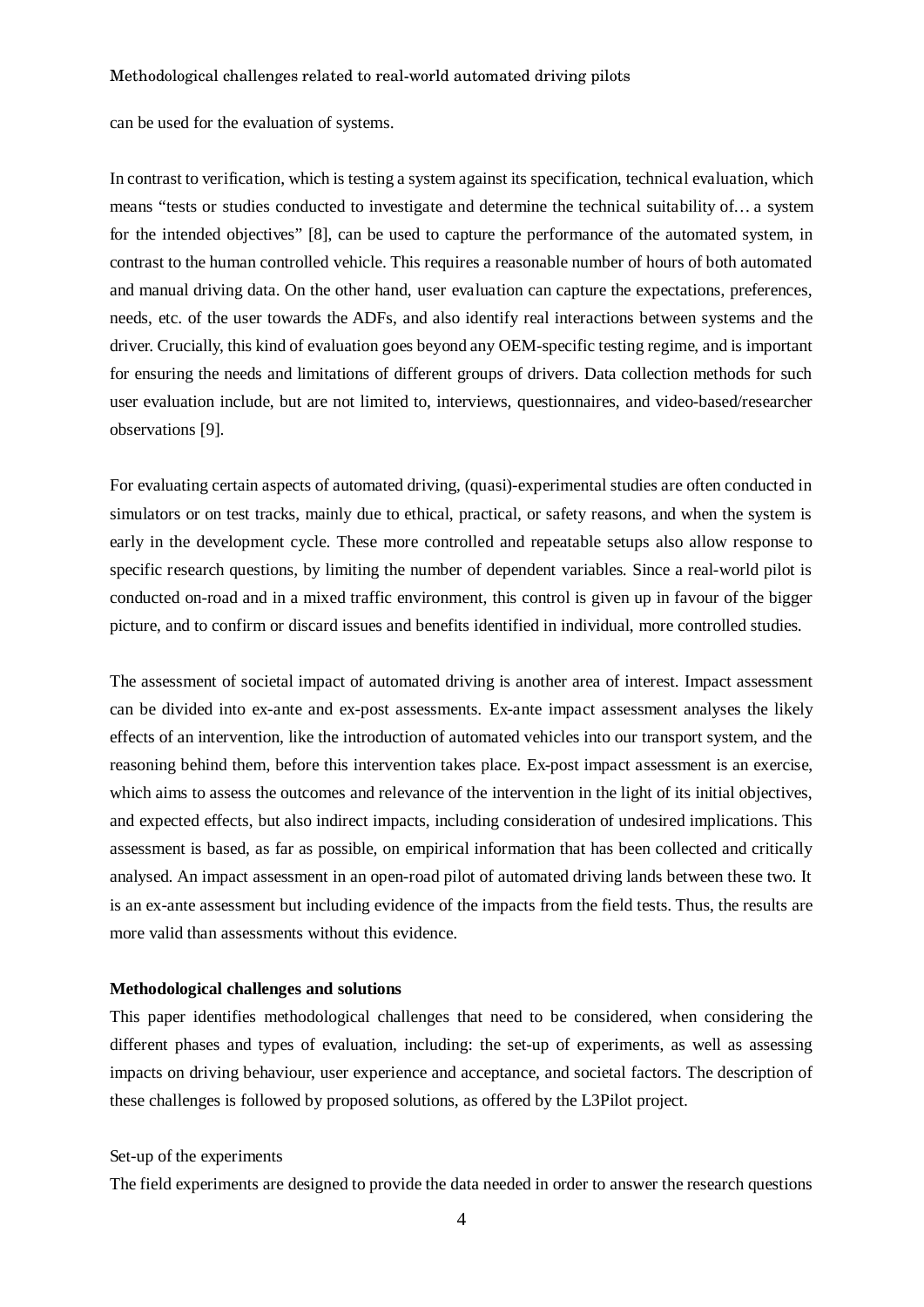set for the project. A list of relevant research questions are defined for a pilot project, just as they would be formulated for an FOT. They are shaped around the focus of the project; description of the tested systems; and theories of the related impact areas. However, the prioritisation and selection of research questions cannot be based on these factors alone, but must also consider the practical possibilities of each pilot site and vehicles used for each study. In L3Pilot, feasibility of research questions were also checked against possibilities for data provision (sensors, logging, features of test rides, experimental design) as well as the role and type of participants (drivers).

Since ADFs are still prototypes, special measures regarding safety are necessary for the open-road pilot tests. This is why, for example, it not possible to study the interactions and behaviour of ordinary drivers, using the vehicles during their daily routines. Instead, such testing requires the inclusion of safety drivers and additional observers, to monitor system and driver performance. However, to ensure a more representative sample of drivers and overcome this limitation, the L3Pilot project uses a number of special safety concepts, including:

- Equipping some vehicles with driving-school-style pedals, allowing interjection by a trained observer in the passenger seat, where necessary.
- Placing an ordinary driver in the passenger seat, to observe the safety driver's interactions with the system and vehicle, providing some impression of the system.
- Following some work with the safety driver, some pilot studies are then progressed to using ordinary drivers, with increasing maturity of ADFs.

#### Assessing the impacts on driving behaviour

When assessing the impact of the ADFs on driving behaviour or dynamics (like observed differences between the ADF and human driver regarding e.g. car-following behaviour, or speed and headway distributions), it is important to consider the maturity of the system, and whether it offers a representative and realistic driving scenario. Also, in order obtain permission for testing ADFs on an open road, public authorities require that it is safe to do so. The evaluation of the details of driving dynamics of automated vehicles can also be sensitive to car manufacturers. Therefore, it is also important to ensure that vehicle telemetry data is kept confidential, and any information that is shared within the project, or to the general public, cannot allow manufactures to be ranked or compared, compromising the competitiveness of OEMs at this crucial development stage. A further challenge for developing a broad view of driving behaviour impacts of ADFs is that each result may only be limited to certain test routes, within certain speed ranges, and in certain weather conditions, as specified by the function's Operational Design Domain (ODD) [10]. Such pilot studies are also obliged to adhere to the OEM rules and national regulations drawn up for testing of automated driving on open roads and in controlled environments, such as the mandatory use of safety drivers in some situations. Thus, the above specifics limit the possibility of addressing all of the research questions set by the evaluation team.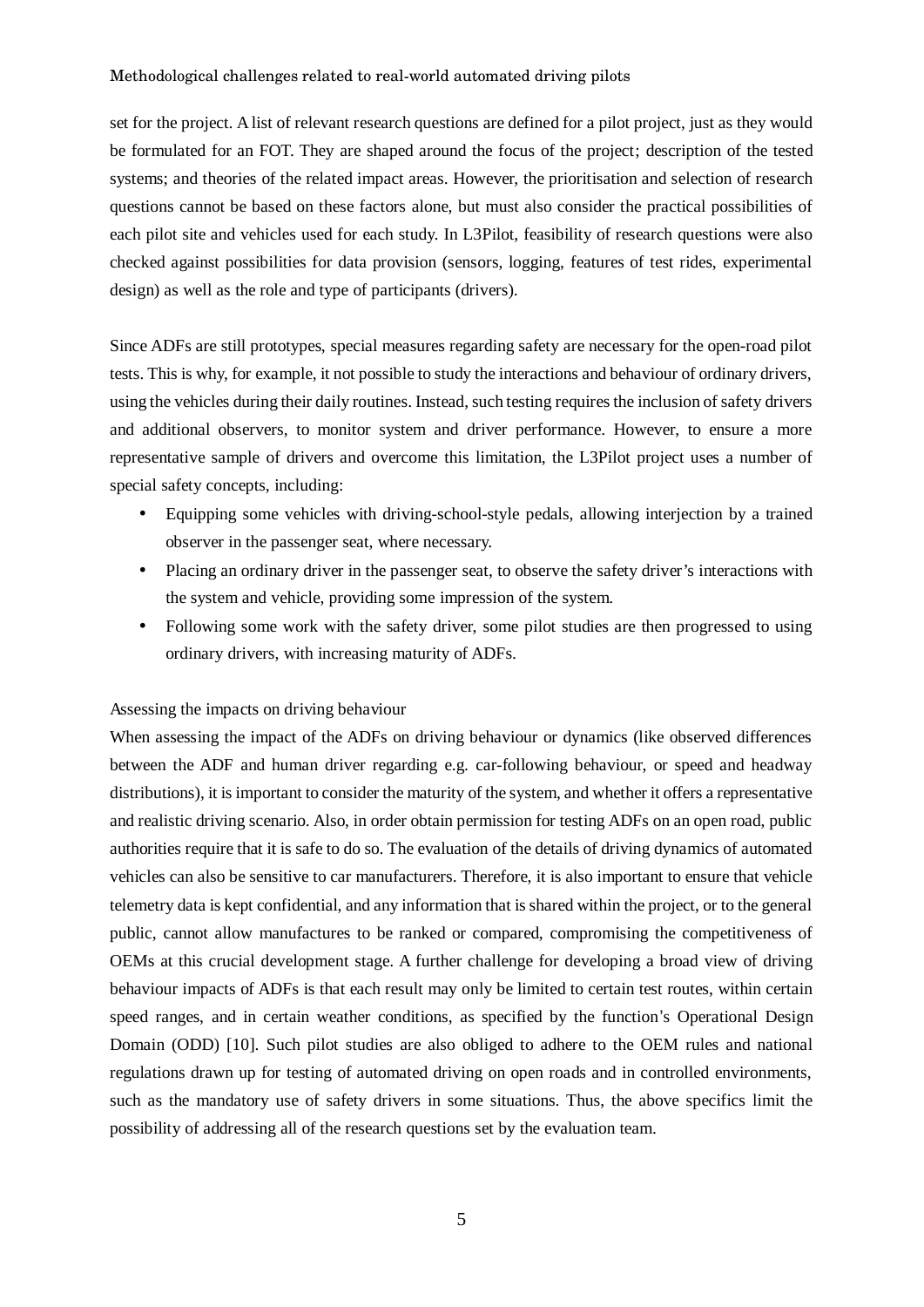To address these limitations, the following solutions have been drawn up by the L3Pilot project:

- 1. Project partners have agreed on a common data format and produced a common methodology and analysis toolkit, to be used by different analysts, at different pilot sites, with data from different ADFs.
- 2. The most detailed data from each pilot site is only handled by one or two research partners, ensuring that the distribution of commercially sensitive data is controlled.
- 3. A sophisticated data sharing process designed to anonymize the data coming from each pilot site is used. While the aspects concerning technical evaluation are investigated with detailed data coming from the field tests, the high-level analysis of societal impacts are assessed based on aggregated data that can be anonymized. To obtain the aggregated data, the results from individual pilot sites are merged.
- 4. The results from several pilot sites will be merged in such a way that sensitive information is protected. In practice, the public outcomes for a particular ADF can be presented only if it was piloted at more than one site. A fundamental requirement for the merging is, that in addition to protection of the privacy of manufacturers, the outcome is meaningful for those who utilise the results, either as such or in the following steps of evaluation. Thus, the results must give insights of the impacts of automated driving without compromising this privacy. These same principles are applied also for presenting the results of user experience and acceptance evaluation. This merging across different sites also ensures that the results of L3Pilot do not show the impact of single (OEM)-specific ADFs, but the averaged impact that can be expected if such systems are introduced to the road.

# Assessing of user experience and acceptance

There are a number of aspects to consider when aiming to extrapolate the user experience and acceptance in an automated driving pilot to the real world. These can be divided into three main areas, namely, the maturity of the system, the test environment used, and the type of driver.

- 1. As mentioned in the previous section, drivers will be exposed to prototype Human Machine Interfaces and automated driving control systems, which are still under development, potentially resulting in occasionally unpleasant driving and interaction experiences. This will affect the user experience and thus acceptance. For example, a development system that is prone to errors is likely to elicit different acceptance ratings compared to a market-ready system.
- 2. The nature of the pilot test means that participants will not be able to use the systems in their daily lives. Moreover, the test environments will likely range from free driving on a designated route, to performing specific manoeuvres in a controlled environment. Therefore, the fidelity of the test environment may elicit different behaviours, uses, and perceptions than those in a potential daily life environment.
- 3. While ordinary drivers should be used as participants in every instance possible, the prototypical nature of the systems means that, for safety and legal reasons, in many instances there will be the requisite of participants either being trained safety drivers or being recruited from the OEM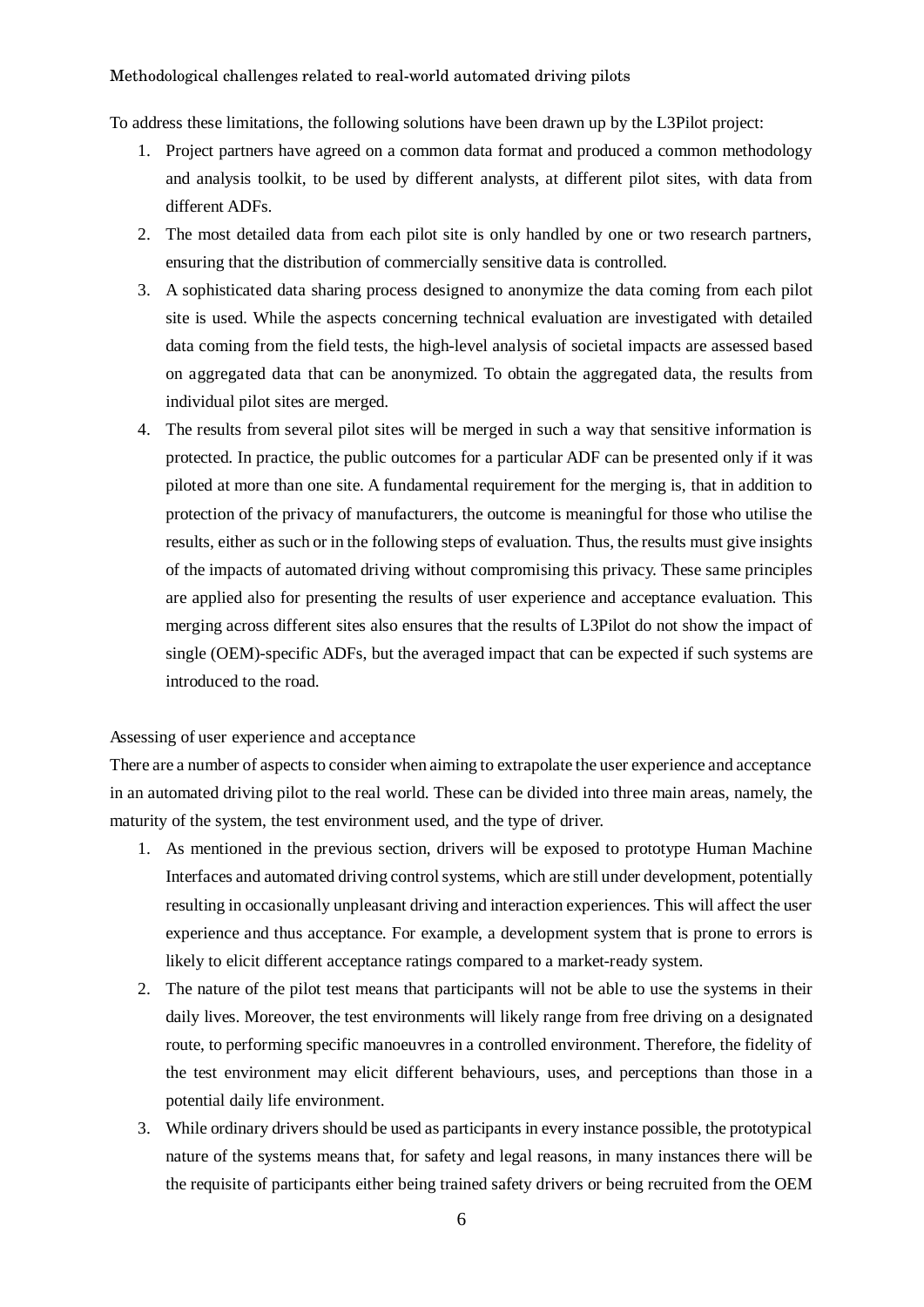workforce. When using OEM employees who may not be familiar with the system, they are often required to be accompanied by safety drivers. Therefore, the perceptions and behaviour of the safety driver are likely to be influenced by their special training, but also their presence in the vehicle may influence the behaviour and perceptions of an ordinary driver. Careful consideration must therefore be given regarding instructions to the safety driver, but ethical matters must also be well-thought-out, e.g. in terms of collision avoidance strategies.

The above factors limit the extent to which one can make firm and long-lasting conclusions about driver behaviour during interactions with, and perceptions of ADFs, in the real world. However, while controlled test rides in prototypical systems with safety drivers on board are not the same as driving on your own, during your daily commute, the behaviour and opinions of those who have participated in the test rides arguably have some value, and may be more valid, than those who have had no such physical experience, or indeed that of designers of the systems, who are traditionally used for such evaluations. Therefore, it is possible to answer many of the user- and acceptance-related research questions, so long as caveats are included when results and recommendations are presented. However, the nature of the system, environment and driver type used in an on-road pilot study means that, ultimately, there are some aspects that cannot be addressed.

L3Pilot will also use a number of additional approaches to answer user- and acceptance-related questions that cannot be addressed with questionnaires or via vehicle-based videos captured during the test drives. First, interviews or focus group discussions will target specific questions for which answers cannot be obtained directly from video or questionnaire data. For example, these can be used to probe insights of safety drivers regarding interactions with the system. Second, driving simulators will be employed to assess safety-critical aspects that are either ethically or practically not possible to examine in field experiments. For example, fatigue-related performance impairments during resumption of control from automated driving. Finally, a large-scale, multi-wave, international survey will be used to tackle questions related to market trends that field experiments cannot address. These include aspects of willingness to pay for a system, which may not be relevant to a company's test participants.

# Assessing of societal impacts

For FOTs, the impact analysts can assume that the field measurements represent true changes in driving behaviour. The implications of these the changes on factors such as driving dynamics and travel behaviour, and their effect on traffic safety, transport network efficiency, environment and mobility could then be scaled up to make estimations about the entire traffic flow and vehicle fleet levels, and up further to understand expected impacts on national or EU levels. In automated driving pilots, a challenge (and source of uncertainty) is that you have one additional level of assessment, involving the assessment of any differences between piloted versions of prototypes, and their market-ready version, relevant to assessing their higher penetration rates for investigating societal impacts.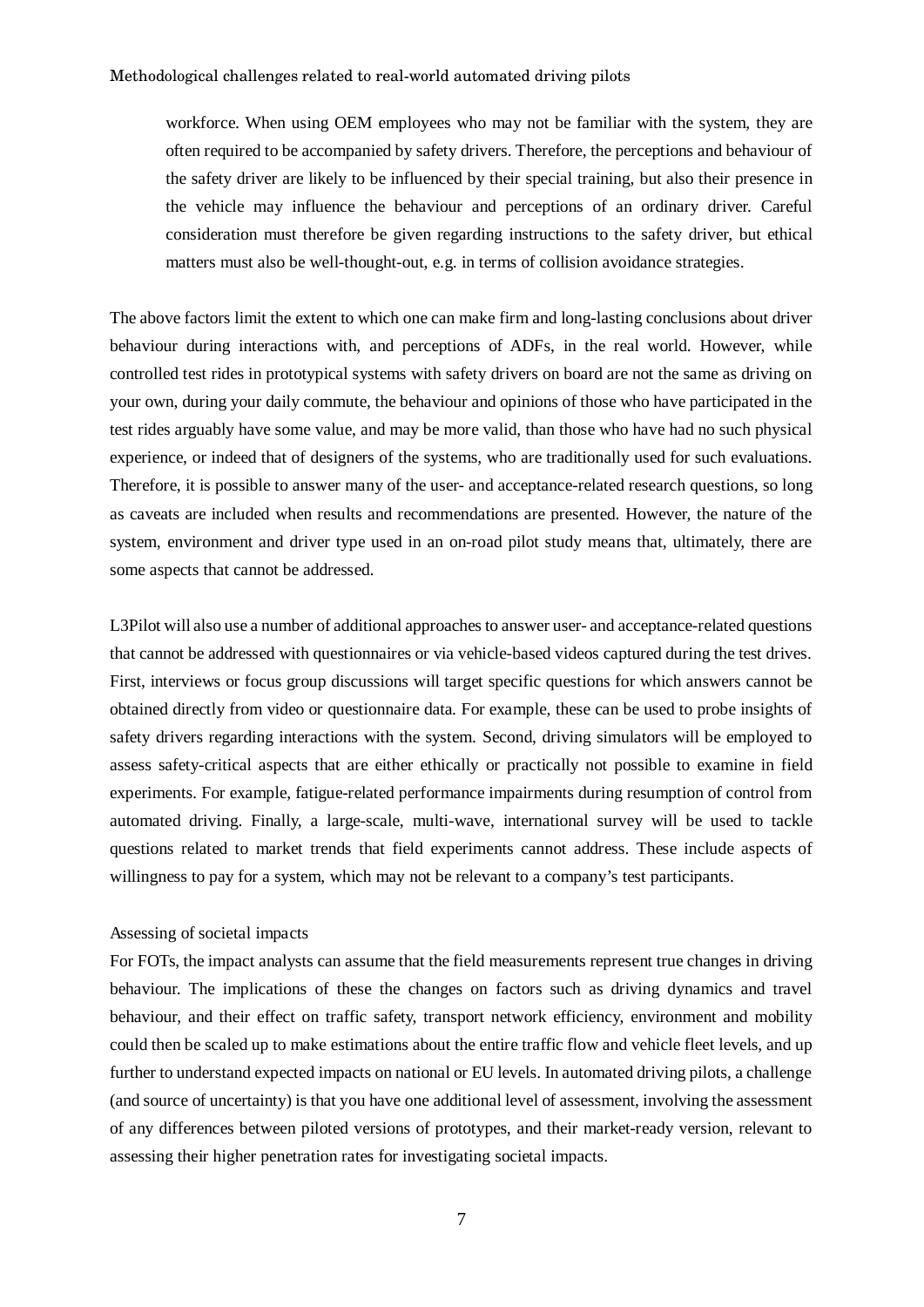Another methodological challenge is the selection of a meaningful baseline condition for assessing the impacts of the ADFs. While it would be ideal, it is unrealistic to expect a baseline that does not include any automation, as current vehicles already include low-level automated driving and ADAS, such as (Adaptive) Cruise Control and Lane Keeping Systems, with (low) penetration rates varying between regions and fleets. Having a mix of automation levels as baseline sets high requirements for the evaluation, as you should then understand the differences between all the levels of automation included, and implications of their interaction. If a future dimension is added to the assessment, the influence of the other trends affecting mobility and transport (such as electrification, urbanization, (other) new mobility services and concepts, etc.) should be included. Therefore, not only are the baseline data sets we have rather redundant, but, given the nature of the changing mobility ecosystem (e.g. electric cars, MaaS, 5G, shared AVs) along with automation, it is difficult to extrapolate impacts of ADFs too far into the future.

The evaluation plan in L3Pilot include combining different best-practice solutions for different evaluation areas. For example, safety impact assessments is planned to be made based on different driving scenarios, their changes in severity and frequencies, and related impacts, using accident statistics for the scaling-up. Other assessments will be based on generalised higher-level impacts, combined with national- and EU-level statistics on transport, especially for areas and networks where detailed data is not available. The impact analysis is not done for the tested prototype versions. Instead, (future) marketready functions are defined, and the extent to which their expected impact can be directly based on the results from the field data analysis is thoroughly checked, establishing where, and to what extent supplementing assumptions are needed. The descriptions of market-ready systems is made together with OEMs, to represent situations that are in line with penetration rate assumptions. In addition, it sets the evaluation on a more general level, not linking it with single solutions and locations.

#### **Conclusions**

The aim of this paper was to discuss the challenges specific to automated driving pilots and address solutions found by the L3Pilot project.

The work in L3Pilot started with methodological approaches and methods developed and used in previous projects on Advanced Driver Assistant Systems (ADAS). Due to the nature of ADFs, the prototype systems tested in the project, and the need to ensure safety of the driver and all surrounding traffic throughout the tests, adaptation and further development of existing methods are needed and implemented. This method relates to the full chain of assessment, starting from technical assessment and evaluation of user related aspects, including adaptation of modelling approaches for impact assessment and ending at choosing the best set-up for socio-economic evaluation of the expected impact. The fact that data will be collected during on-road tests at various locations throughout Europe with varying versions of future ADFs provides the unique opportunity to estimate the future impact of system types (e.g. L3 motorway chauffeur) and not of single implementations. However, this also poses new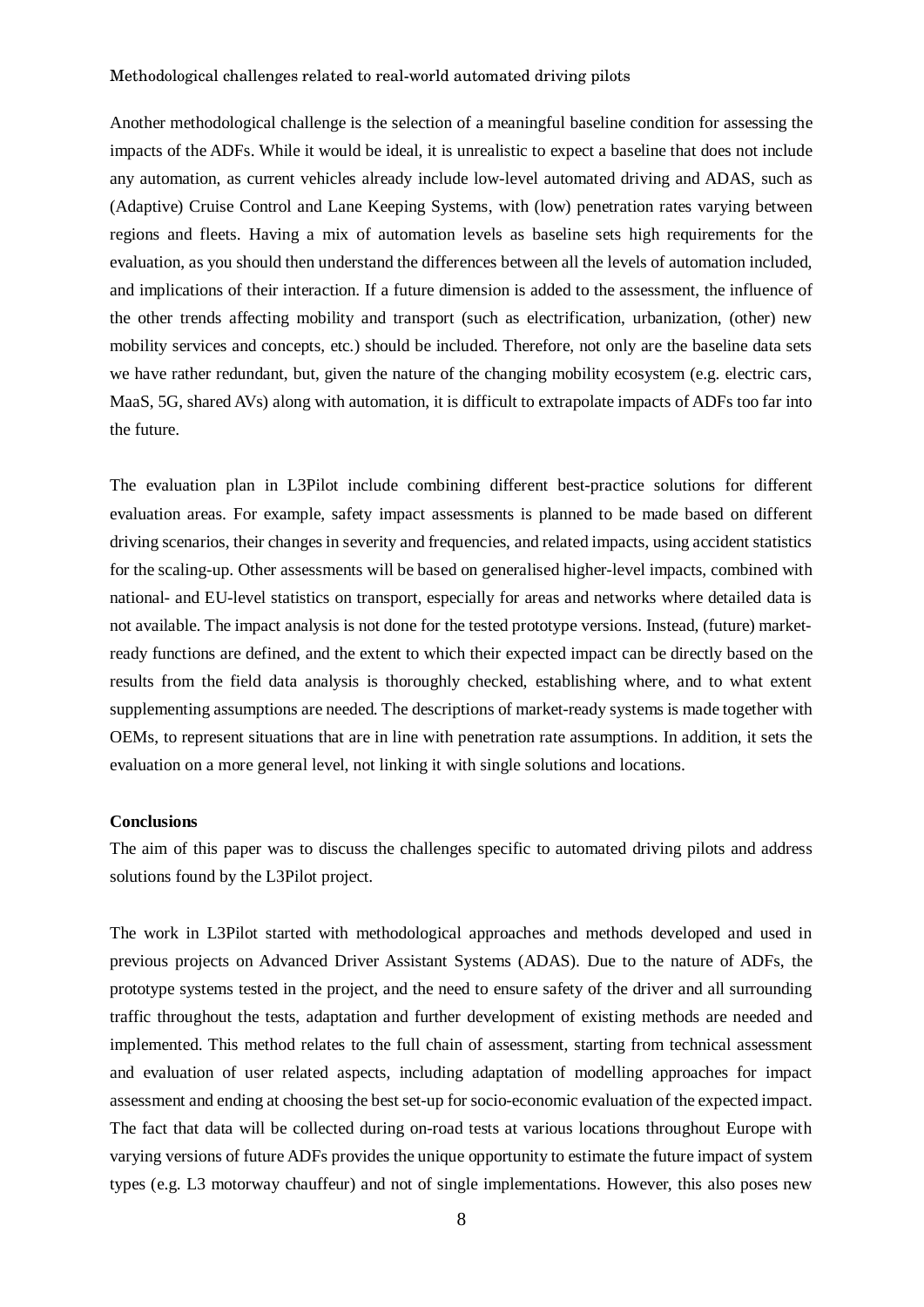challenges to the methodology, since procedures need to be developed that allow the merger of data across test sites. For this process, requirements by project partners (e.g. on confidentiality) need to be fulfilled, while also ensuring scientifically valid and meaningful results are achieved.

Although the overall methodology defined for FOTs has been developed for driver support systems, our efforts in the L3Pilot project show that the evaluation process can be adapted to suit the needs of automated driving pilot projects, as long as some caveats related to the pilot nature of automated driving studies are acknowledged.

The automated driving pilots currently on-going around the world provide important insights into the impacts of automated driving on their users, other road users and society. However, the overall conclusion is that as these systems mature, large-scale field operational tests will be needed as (closer to) ex-post evaluation, to verify the assessed impacts.

# **Acknowledgements**

The research leading to these results has received funding from the European Commission Horizon 2020 program under the project L3Pilot, grant agreement number 723051. Responsibility for the information and views set out in this publication lies entirely with the authors. The authors would like to thank partners within L3Pilot for their cooperation and valuable contribution.

## **References**

- 1. Merat, N., Lee, J.D. (2012). Preface to the Special Section on Human Factors and Automation in Vehicles: Designing Highly Automated Vehicles With the Driver in Mind. Human Factors. 64(5), pp. 681-686
- 2. L3Pilot (2017). L3Pilot website: https://l3pilot.eu
- 3. FOT Net (2019). FOT Net Wiki: http://wiki.fot-net.eu
- 4. Waite, M. (2002) Concise Oxford Thesaurus. 2. Oxford, England: Oxford University Press.
- 5. Thabane, L., Ma, J., Chu, R., Cheng, J., Ismaila, A., Rios, L.P., Robson, R., Thabane, M., Giangregorio, L., Goldsmith, C.H. (2010). "A tutorial on pilot studies: the what, why and how". BMC Med Res Methodol. 10 (1). doi:10.1186/1471-2288-10-1
- 6. FOT-Net & CARTRE (2018). FESTA Handbook, version 7. https://connectedautomateddriving.eu/wp-content/uploads/2019/01/FESTA-Handbook-Version-7.pdf
- 7. The McGraw-Hill Companies Inc. (2003). McGraw-Hill Dictionary of Scientific & Technical Terms, 6E.
- 8. Business Dictionary (2019). http://www.businessdictionary.com/ (Accessed 9 January 2019)